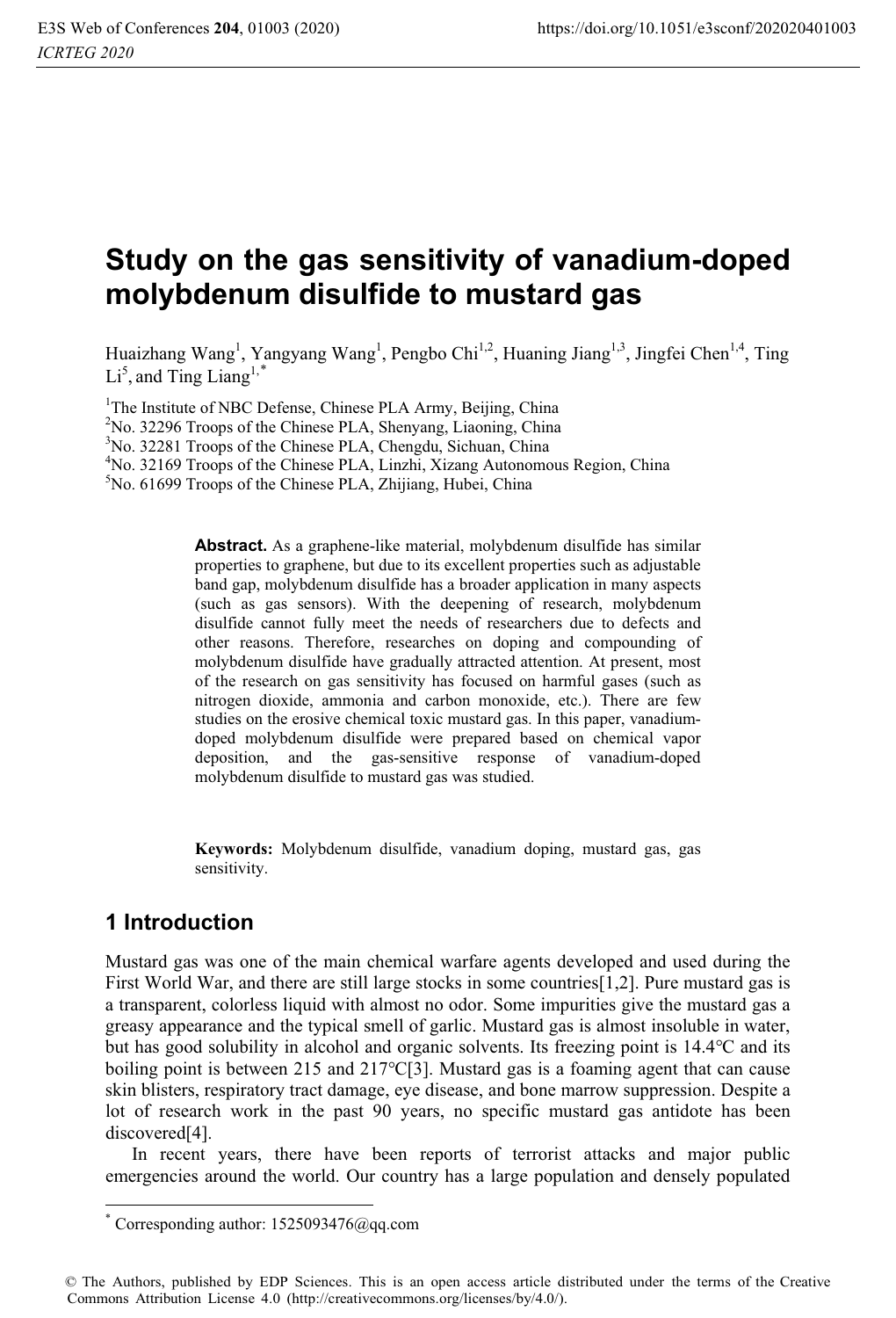areas, and its ability to defend against chemical terrorist attacks is relatively weak. Once a terrorist attack occurs, social stability and economic development will be severely damaged. In addition, incidents of mustard gas abandoned in China by the Japanese invaders have repeatedly occurred, causing serious physical, mental and spiritual damage to the Chinese people. Therefore, rapid and accurate detection of trace amounts of mustard gas is an urgent question.

Chemical agent sensor has become an important means of chemical agent analysis and detection. There are many types of sensing principles, including ion mobility spectroscopy, flame photometry, semiconductors, etc. Among them, the resistive semiconductor gas sensor has attracted much attention because of its excellent sensing performance, simple preparation process and low cost. Among them, the resistive semiconductor gas sensor has attracted much attention because of its excellent sensing performance, simple preparation process and low cost. The sensitivity of the sensor depends on the adsorption between the surface of the material and the gas molecules.

In 2004, Novoselov and Geim of the University of Manchester in the United Kingdom successfully peeled off single-layer graphene using micromechanical peeling method[5]. Since then, two-dimensional materials have become a hot spot in the field of materials science due to their extremely large specific surface area. With the continuous deepening of materials science research, new graphene-like materials transition metal chalcogenides have gradually entered the field of vision of researchers. Transition metal sulfides also show their unique physical and chemical properties. The compound has great application prospects in many fields such as optoelectronic devices, catalysis, energy conversion, storage and sensing [6-10]. All the constituent atoms of a single-layer transition metal sulfide are exposed to the surrounding environment. Its large specific surface area provides good conditions for the adsorption of gas molecules on the surface. The sheet layer can be used as an electron donor or acceptor. The transfer between the two-dimensional sheet and the adsorbed gas molecules can change the resistance and carrier density of the single-layer transition metal sulfide. This is the principle of its application in gas sensors[11,12].

Among transition metal sulfides, molybdenum disulfide  $(MoS<sub>2</sub>)$  is the earliest and most widely studied material [13-14]. A large number of previous experiments have shown that  $MoS<sub>2</sub>$  is an ideal transition metal sulfide that can be used as a gas-sensing material for chemical sensors [15-17]. However, when intrinsic  $MoS<sub>2</sub>$  is exposed to the air, its surface easily adsorbs oxygen, resulting in a significant decrease in its carrier concentration and carrier mobility, resulting in unsatisfactory gas sensitivity[18]. Therefore, the intrinsic  $M$ <sub>2</sub> gas sensor device needs to work in a vacuum or inert atmosphere to maximize its excellent gas sensitivity characteristics, which severely limits the application of the intrinsic  $MoS<sub>2</sub>$  gas sensor device in military field poison detection. Doping the intrinsic molybdenum disulfide with other metal atoms can make up for its original defects, effectively reduce the combined ratio of the material and the oxygen in the gas to be measured, and significantly improve the sensing performance[19,20]. This article intends to dope V element into  $MoS<sub>2</sub>$  to solve the problems of low response and poor stability of twodimensional MoS2 in the air, and initially explore the response of V-doped molybdenum disulfide  $(V-MoS<sub>2</sub>)$  to mustard gas.

### **2 Experimental section**

#### **2.1 Material preparation**

The gas-sensitive materials in this study are all prepared by chemical vapor deposition. Pure  $MoS<sub>2</sub>$  is obtained by vaporizing molybdenum trioxide powder and sulfur powder at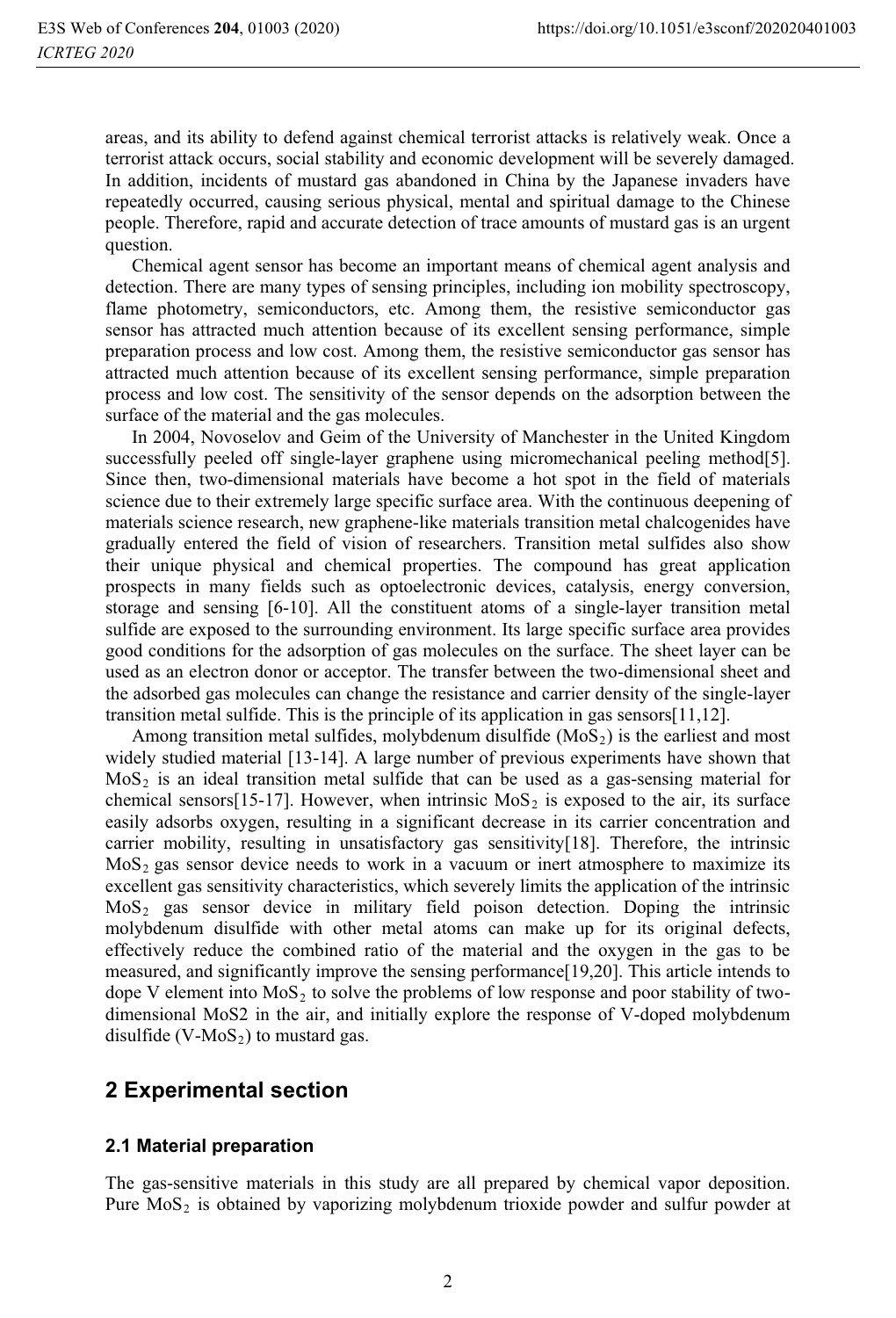high temperature and finally depositing on the substrate. The preparation method of the two-dimensional  $MoS<sub>2</sub>$  material doped with V is similar to the above process. But the difference is that in the preparation process of the doping material, a certain amount of  $\rm VO_2$ ,  $MoO<sub>3</sub>$  and KCl must be thoroughly ground and mixed in a mortar to form a uniformly mixed solid of niobium oxide and molybdenum oxide as the metal source for growth. The addition of KCl is to increase the volatilization rate of the metal source into the gas phase. The temperature of the sulfur sublimation zone is  $180^{\circ}$ C, the temperature of the deposition growth zone is  $650^{\circ}$ C, and the growth pressure is 2000Pa. The deposition time is 15min to obtain the V-doped  $MoS<sub>2</sub>$  material. The schematic diagram of the process is shown in Figure 1.



Figure 1. Schematic diagram of preparation of V- MoS<sub>2</sub> by chemical vapor depositio

#### **2.2 Characterizations**

The most intuitive characterization methods of two-dimensional layered materials are various microscopes, including scanning electron microscopy, atomic force microscopy, etc. In this paper, the morphology of the samples was characterized by scanning electron microscopy (SEM), and the thickness of the films was identified by atomic force microscopy (AFM) and Raman spectroscopy (Raman). The relative content of each element in the sample was determined by EDS. X-ray photoelectron spectroscopy (XPS) is an important surface analysis method, which can determine the composition and chemical valence state of the surface elements through the electron binding energy. All XPS spectra were corrected by C 1s (284.8 EV).

#### **2.3 Fabrication of gas sensor**

In order to facilitate the application of electrical signals to the  $MoS<sub>2</sub>$  thin-film gas sensor and accurately measure its surface resistance, it is necessary to pre-make the lead electrodes on the silicon substrate. Firstly, a mask of interdigital shape is pasted on the surface of the cleaned and dried substrate. The interdigital electrode mask used in the experiment is made of 0.1 mm thick alloy sheet by laser. Then, the substrate covered with the mask was put into the vacuum chamber of the magnetron sputtering equipment. The metal gold was used as the target and argon as the working gas. Under the conditions of argon flow rate of 25 ml/min, substrate temperature of  $25^{\circ}$ C, background vacuum less than  $4\times10^{-4}$  Pa and sputtering pressure of 2.0 Pa, platinum interdigital electrode with thickness of  $0.1$ - $0.3 \mu m$ was obtained.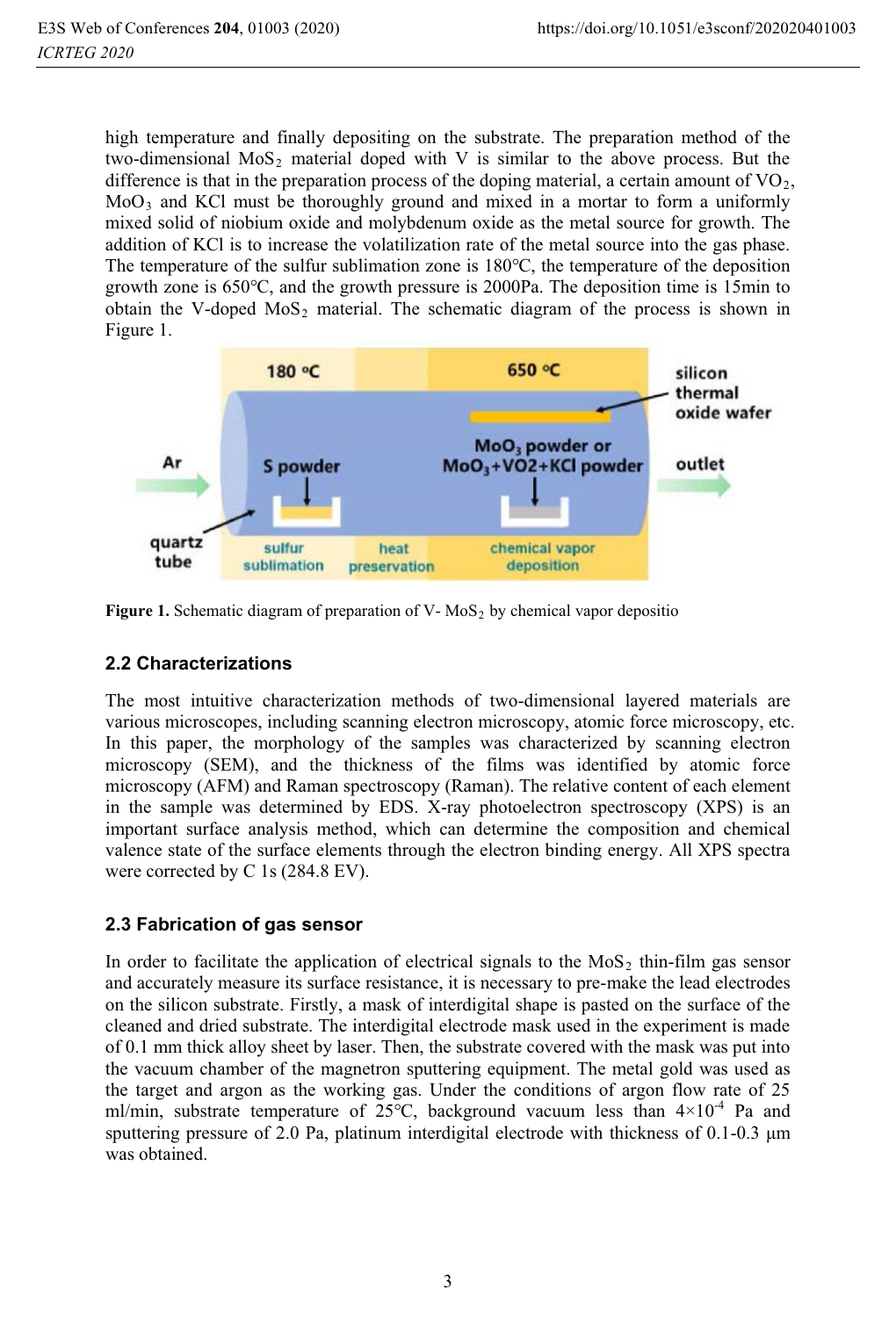#### **2.4 The occurrence of dynamic air currents**

Mustard gas (purity more than 98%) is provided by The Institute of NBC Defense. The method is as follows: a certain amount of liquid agent is injected into the volatilization chamber, the orifice plate is covered and the upper cover is tightened, and placed in the poison generator. Adjust the cold trap to keep the agent in the liquid state in the generator. Through the gas mass flow controller, the constant air flow is introduced, and the poison vapor diffused from the volatilization chamber is carried out, and the stable poisoned gas flow is formed after dilution. In the process of the experiment, the temperature of cold trap, the pore size in the center of volatile orifice plate and the flow rate and ratio of purge and dilution gas flow can be adjusted to produce dynamic agent gas flow with different concentrations.

#### **2.5 Gas sensing measurements**

Connect the gas circuit, power line and data transmission line of the detection system, turn on the sensor power supply and the upper computer control software, realize the signal connection, first connect the dry clean air into the detection room, and make it interact with the two-dimensional MoS<sub>2</sub> sensitive film on the sensor array. After the signal generated is counted by the resistance value acquisition device, it is sent to the computer for recording by the recording software, and the air sensor is obtained The working curve of the parts in the clean air flow. After the baseline is stable, the air will be switched to the gas flow with known concentration of mustard gas, and then switch to air after a certain time. When the resistance value of load is restored to the initial value or near the initial value, the toxic air flow shall be injected again, and the above process shall be repeated several times to ensure that the sensitivity fluctuation of repeated test of response sensitivity under the same test condition is less than 10%. Use the self-built intelligent gas sensitivity analysis system to test the gas sensitivity performance and study the sensitivity of the gas sensor to the mustard gas detection S:

$$
S(\%) = 100 * \frac{\Delta R}{R_0} = 100 * \frac{R_g - R_0}{R_0}
$$
 (1)

Among them,  $R_0$  and  $R_g$  are the resistance values of the thin film gas sensor in the air and the gas flow of the sample to be tested.

### **3 Results and discussion**

#### **3.1 Structure and morphology**

#### *3.1.1 Scanning electron microscope*

Figure 2 shows the SEM image of V-MoS<sub>2</sub>. It can be seen that the V-doped samples have the needle like morphology.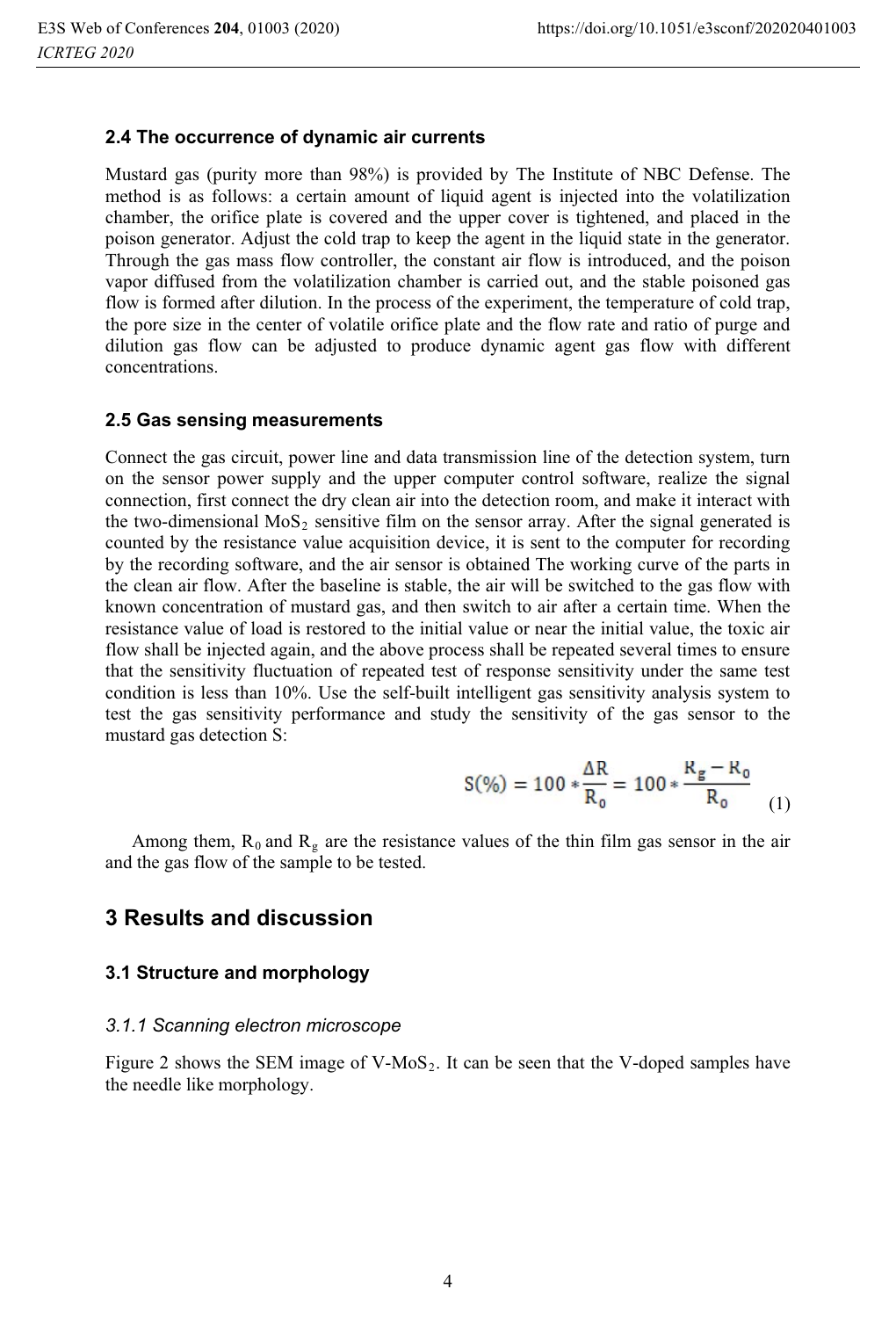

Figure 2. SEM of V-MoS<sub>2</sub>

#### *3.1.2 Atomic force microscope*

As shown in Figure 3 is the height profile of V-MoS<sub>2</sub> with few layers of MoS<sub>2</sub>. It can be seen that the thickness of V-MoS<sub>2</sub> sample sheet is about 3.8 nm, which is consistent with the thickness of 4-5 layer  $MoS<sub>2</sub>$  material.



**Figure 3.** Quantitative height profile corresponding to AFM images of V-MoS<sub>2</sub> sample

#### *3.1.3 Raman*

The Raman spectra of  $MoS<sub>2</sub>$  before and after V doping are shown in Figure 4. It can be seen from the figure that the introduction of V has little effect on the position of the inplane vibration peak  $E_{2g}^1$  and the interlayer vibration characteristic peak  $A_{1g}$  of S atom, and the wave number difference between the two characteristic peaks has no obvious change, which indicates that the addition of a small amount of V has little effect on the structure of  $MoS<sub>2</sub>$  film. In the same way, it can be seen from the Raman spectra that the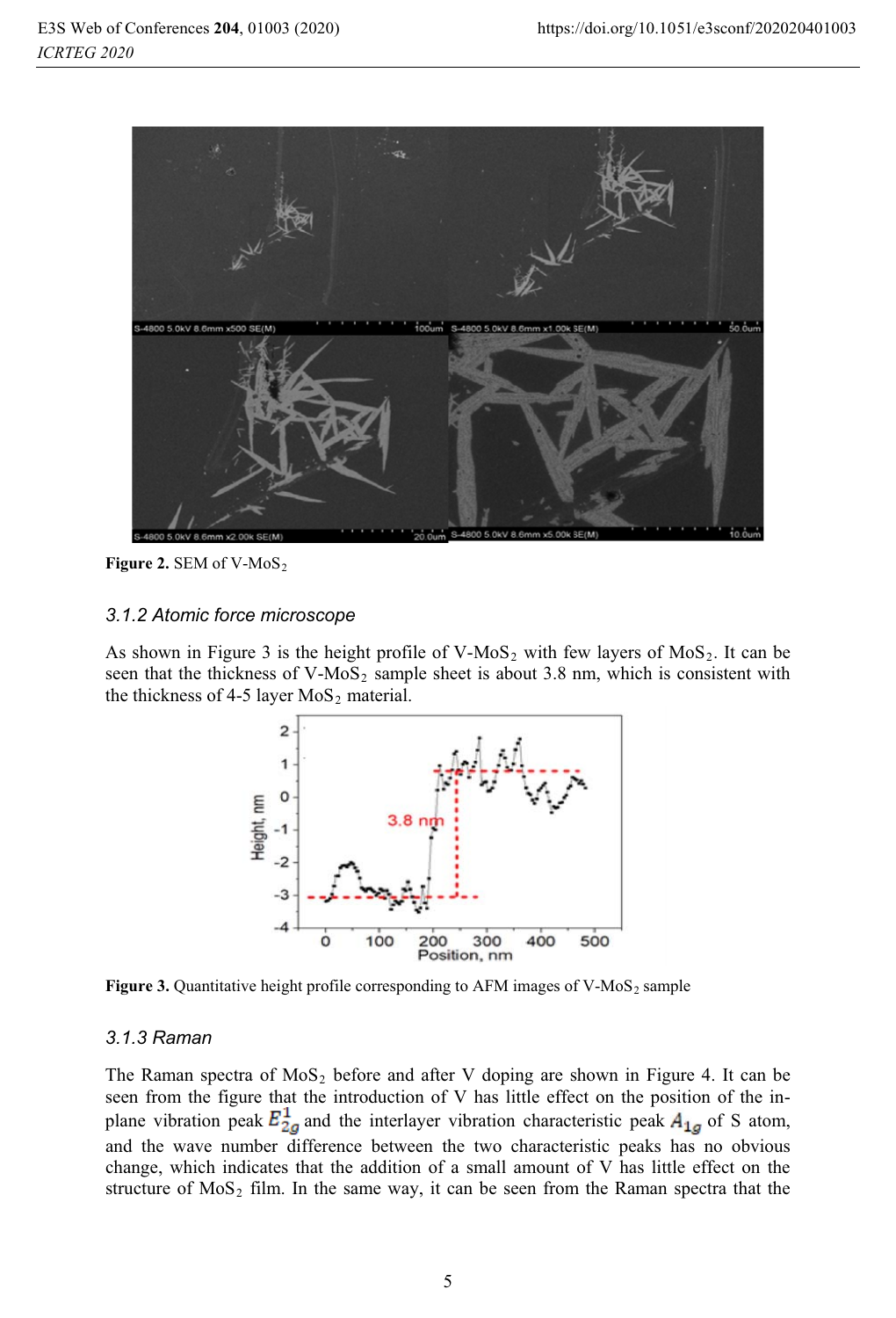intensity ratio of the in-plane vibration peak  $E_{2a}^{1}$  of S atom to that of the interlayer vibration peak  $A_{1a}$  of S atom decreases after introducing a small amount of V.



**Figure 4.** Raman of  $MoS<sub>2</sub>$  and  $V-MoS<sub>2</sub>$  samples

### *3.1.4 Energy Dispersive X-Ray Spectroscopy (EDS)*

EDS is a method to determine the relative content of elements in the sample by analyzing the characteristic X-ray wavelength and intensity of the sample. Figure 5 is the SEM-EDS mapping diagram of V-MoS<sub>2</sub> sample. It can be seen that the distribution of Mo, S and V in the sample is highly uniform, which also confirms that V element can be well doped into two-dimensional  $MoS<sub>2</sub>$  by chemical vapor deposition.



**Figure 5.** SEM-EDS mapping diagram of V-MoS<sub>2</sub>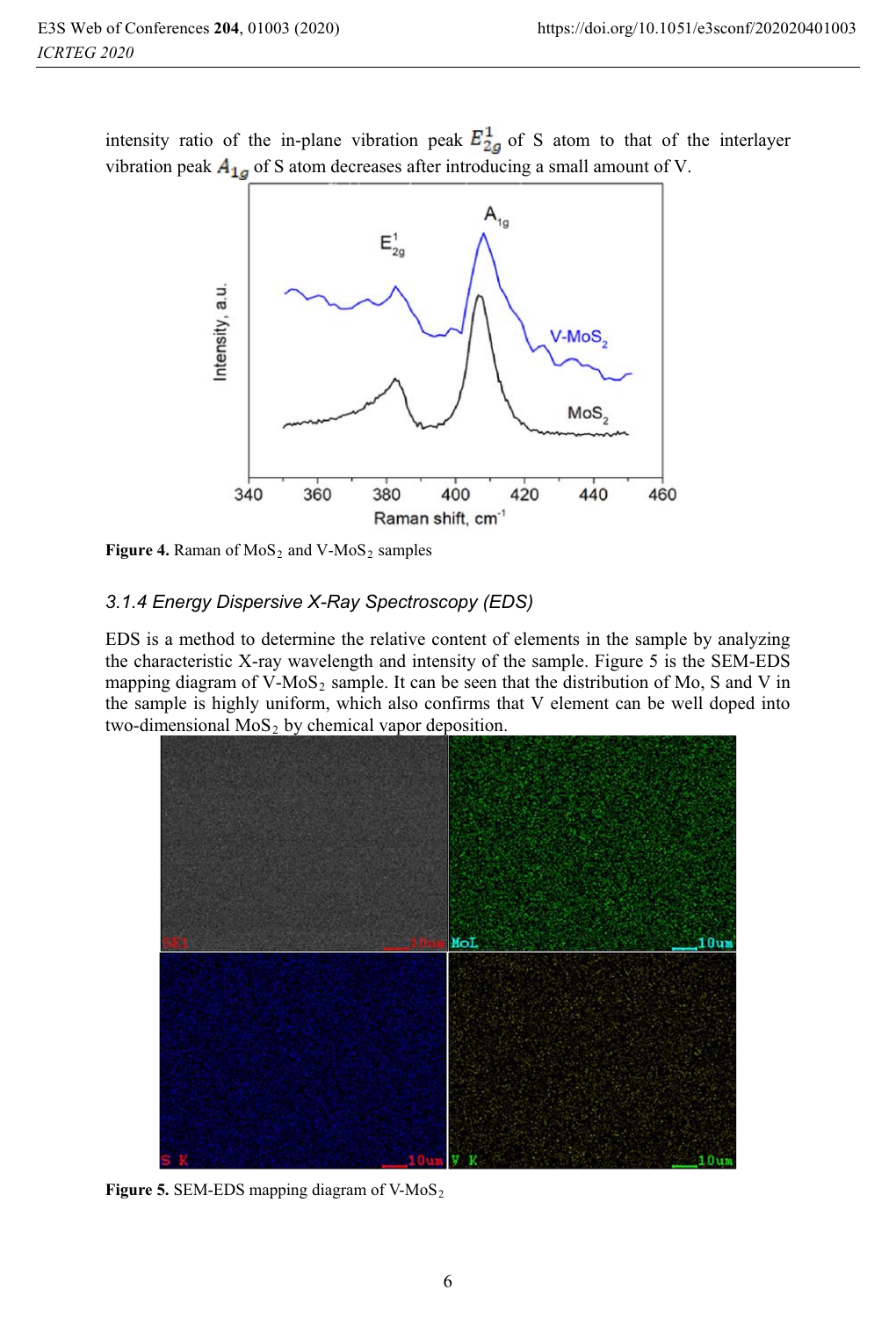#### *3.1.5 X-ray photoelectron spectroscopy (XPS).*

Figure 6(a) shows the full XPS spectrum of  $V-MoS<sub>2</sub>$  sample. It can be seen that the characteristic peaks of the main elements in the samples are very obvious, and are consistent with the XPS spectra of  $MoS<sub>2</sub>$ . Figure 6(b) shows the high resolution scanning spectrum of V in the narrow region of 2p orbit in V-MoS<sub>2</sub> sample. It can be seen that there are characteristic peaks of  $VS<sub>2</sub>$  at 514.36 eV and 521.86 eV in this region. Based on the above XPS results, it is shown that  $V-MoS<sub>2</sub>$  materials can be successfully synthesized by vapor deposition method.



Figure 6. X-ray photoelectron spectroscopy of  $V-MoS<sub>2</sub>$ 

#### **3.2 Gas sensing properties**



*3.2.1 Response of different concentrations of mustard gas*

**Figure 7.** Comparison of response curves of V-MoS<sub>2</sub> in different concentrations of mustard gas

The response curves of  $V-MoS<sub>2</sub>$  samples to different concentrations of mustard gas were obtained by gradually reducing the concentration of mustard gas in the contaminated gas stream. The results are shown in Figure 7. It can be seen that in different concentrations of mustard atmosphere, with the extension of response time, the response sensitivity of the materials first decreased rapidly and then tended to be flat. When the concentration of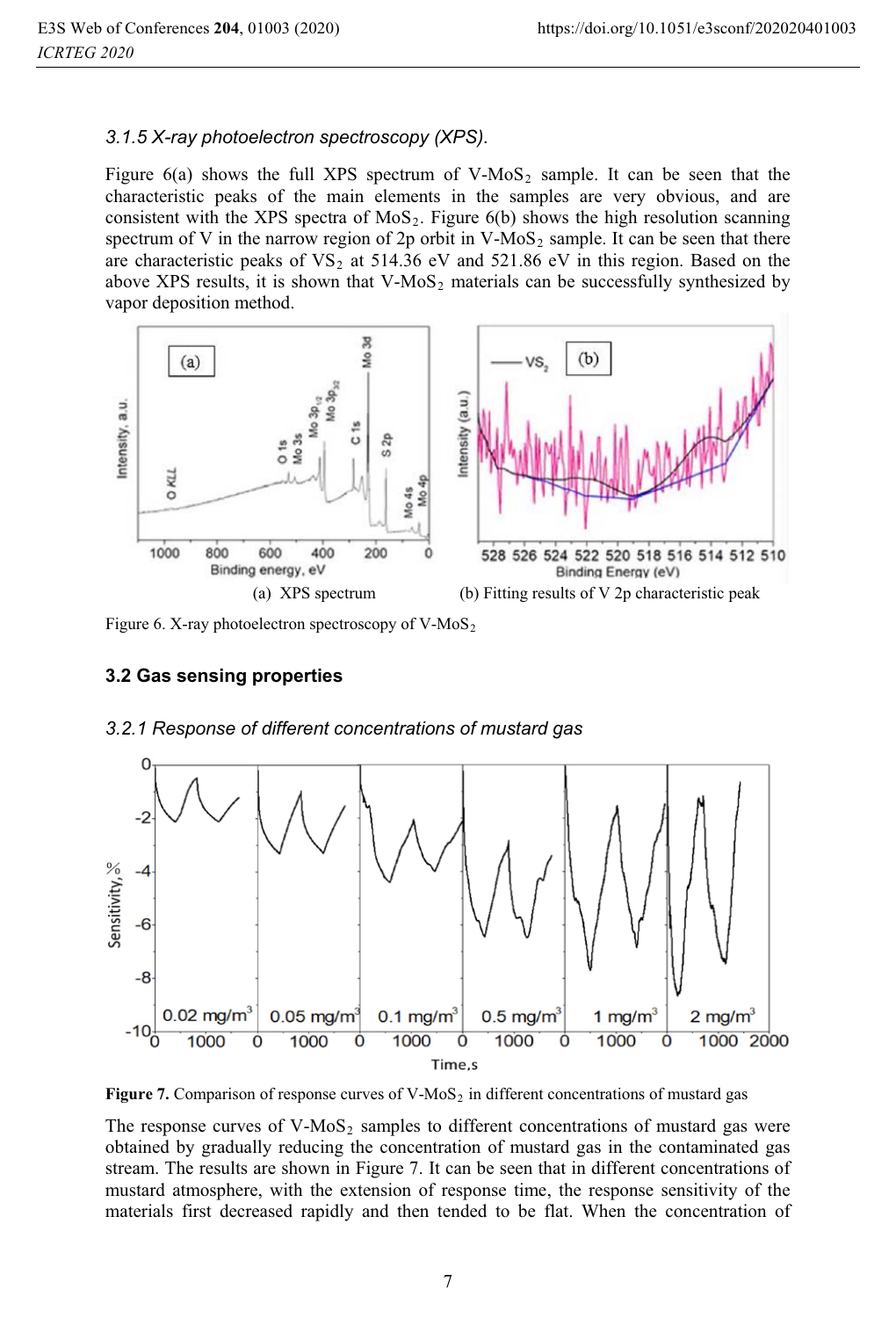mustard gas is low, the response curve is very smooth, while when the concentration of mustard gas is high, the response curve appears noise, which may be due to the uneven local gas mixing in the high concentration mustard gas experiment. In view of the actual needs of the detection of toxic agents, we focused on the response performance of sensitive materials at low concentrations. When the concentration of mustard gas was  $0.02 \text{ mg/m}^3$ (2.8 ppb), the response curve was still clear, and the response degree was 2.13% under the experimental conditions.

#### *3.2.2 Repeatability of response to mustard gas*

In order to test the repeatability of response of  $V-MoS<sub>2</sub>$  sensitive material, mustard gas at the same concentration was continuously measured for 5 times. The results show that V-MoS<sub>2</sub> has good repeatability for 5 times of mustard gas detection of 0.1 and 2 mg/m<sup>3</sup>, and the sensitivity fluctuation is less than 10% after deducting the baseline fluctuation factor, which indicates that this kind of material has good repeatability detection.



**Figure 8**. Repeatability of response of V-MoS<sub>2</sub> to 0.1 mg/m<sup>3</sup> mustard gas

#### *3.2.3 Stability of response to mustard gas*



**Figure 9.** Response stability of V-MoS<sub>2</sub> to 0.1 mg/m<sup>3</sup> mustard gas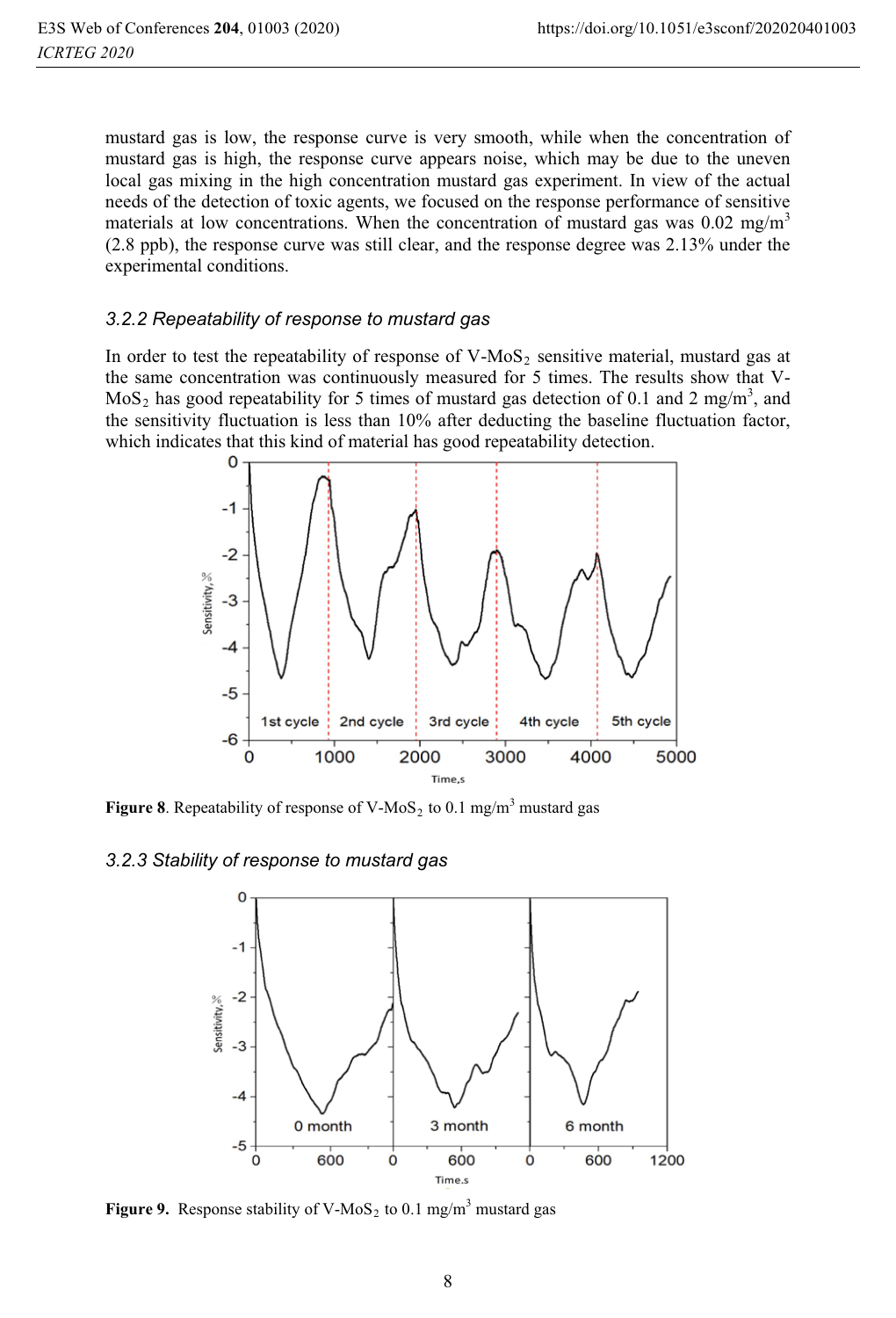After the sensor is placed for a period of time, its response performance to 0.1 mg/m<sup>3</sup> mustard gas is tested, and the results are shown in Figure 9. It can be seen from the figure that the performance of mustard gas detection has no obvious change after the sensor is placed for 3 months and 6 months, and the change of response amplitude SM is less than 10%, which indicates that this kind of sensitive material has good stability in air.

# **4 Conclusions**

In this paper, a few-layer V-doped two-dimensional MoS2 was successfully prepared by chemical vapor deposition, and a sensor for the erosive agent mustard gas was developed using it as a sensitive material. The experimental results show that the V-MoS<sub>2</sub> sample has a high response to mustard gas, and shows good repeatability and stability in mustard gas detection. In this experiment, the detection limit of the two-dimensional V-MoS<sub>2</sub> low-layer material for mustard gas is as low as  $0.02 \text{mg/m}^3$ , which can meet the requirements for onsite identification and detection of mustard gas at trace levels. This indicates that V-doped molybdenum disulfide is expected to be a gas-sensitive material for the mustard gas sensor of erosive agent.

# **Acknowledgments**

This work was financially supported by Military research fund (zhuangzong[2018]635).

## **References**

- 1. Wang QQ, Begum RA, Day VW, Bowman-James K, Sulfur, oxygen, and nitrogen mustards: stability and reactivity, J. Org Biomol Chem. 10 (2012)8786-8793.
- 2. Reiter G, Mueller S, K oller M, Thiermann H, WorekBundeswehr F, In vitro toxicokinetic studies of cyclosarin: Molecular mechanisms of elimination, J. Toxicol Lett. 227(2014)1-11.
- 3. Borak J, Sidell FR, Agents of chemical warfare: sulfur mustard, J. Ann Emerg Med. 21(1992)303-308.
- 4. Jan YH, Heck DE, Malaviya R, et al, Cross-linking of thioredox-in reductase by the sulfur mustard analogue mechlorethamine (methylbis (2-chloroethyl)amine)in human lung epithelial cells and rat lung: selective inhibition of disulfide reduction but not redox cycling, J . Chem Res Toxicol, 27 (2014) 61-75.
- 5. Novoselov, K.S., Geim, A.K., Morozov, S.V., et al, Electric field effect in atomically thin carbon films, J. Science. 306(2004) 666-669.
- 6. Jin W, Kai T, Miao J, et al, Graphene for Future High-Performance Gas Sensing, J . 2017.
- 7. Choi S J, Kim I D, Recent Developments in 2D Nanomaterials for Chemiresistive-Type Gas Sensors, J. Electronic Materials Letters, 14(2018):1-40.
- 8. Li Q, Lu J, Gupta P, et al, Engineering Optical Absorption in Graphene and Other 2D Materials: Advances and Applications, J. Advanced Optical Materials, 7(2019).
- 9. Donarelli, Maurizio;Ottaviano, Luca. 2D Materials for Gas Sensing Applications: A Review on Graphene Oxide,  $MoS<sub>2</sub>$ ,  $WS<sub>2</sub>$  and Phosphorene, J. SENSORS, 14(2018)1-45
- 10. Perkins F K, Friedman A L, Cobas E, et al, Chemical Vapor Sensing with Monolayer MoS2 , J. Nano letters, 13(2013) 668-673.
- 11. Yue Q, Shao Z, Chang S, et al, Adsorption of Gas Molecules on Monolayer  $MOS<sub>2</sub>$  and Effect of Applied Electric Field , J . Nanoscale research letters, 8(2013)425.